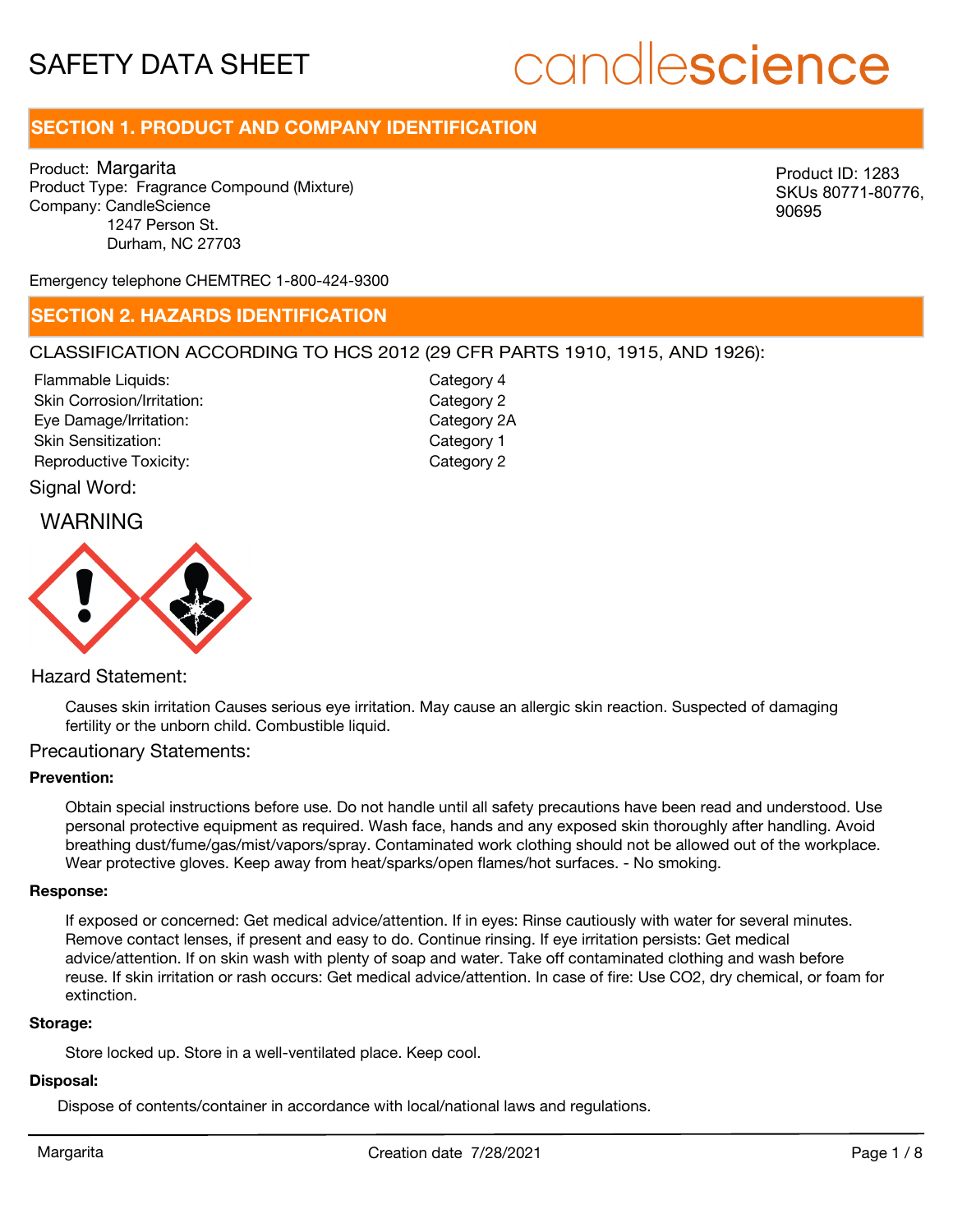# candlescience

Please note: Mixtures have not been tested for health hazards. The health hazard information presented is provided in accordance with US 29 CFR 1910.1200 and is based on the testing of individual components which have been shown to cause or may cause these health effects when tested at higher concentrations or at full strength.

# **SECTION 3. COMPOSITION/INFORMATION ON INGREDIENT**

| Hazardous components                              | CAS No.        | Weight %  |
|---------------------------------------------------|----------------|-----------|
| Benzyl benzoate                                   | 120-51-4       | $40 - 50$ |
| Linalool                                          | 78-70-6        | $5 - 10$  |
| gamma-Undecalactone                               | 104-67-6       | $5 - 10$  |
| Terpineol                                         | 8000-41-7      | $5 - 10$  |
| Diethyl malonate                                  | 105-53-3       | $3 - 5$   |
| d-Limonene                                        | 5989-27-5      | $3 - 5$   |
| Citral                                            | 5392-40-5      | $3 - 5$   |
| Benzyl acetate                                    | $140 - 11 - 4$ | $3 - 5$   |
| 2-tert-Butylcyclohexyl acetate                    | $88 - 41 - 5$  | $1 - 3$   |
| 2,4-dimethylcyclohex-3-ene-1-carbaldehyde         | 68039-49-6     | $1 - 3$   |
| Phenethyl alcohol                                 | $60 - 12 - 8$  | $1 - 3$   |
| Geraniol                                          | 106-24-1       | $1 - 3$   |
| p-Mentha-1,4-diene                                | $99 - 85 - 4$  | $\le$ <1  |
| beta-Pinene                                       | 127-91-3       | $\le$ <1  |
| Linalyl acetate                                   | 115-95-7       | $\le$ <1  |
| Geranyl acetate                                   | 105-87-3       | $\le$ <1  |
| Nerol                                             | 106-25-2       | $\le$ <1  |
| dl-Citronellol                                    | 106-22-9       | $\le$ <1  |
| Eugenol                                           | $97 - 53 - 0$  | $\le$ <1  |
| 1-2,6,6-trimethyl-3-cyclohexen-1-yl-2-buten-1-one | 57378-68-4     | $\le$ <1  |
| Neryl acetate                                     | $141 - 12 - 8$ | $\le$ <1  |
| β-Caryophyllene                                   | $87 - 44 - 5$  | $\le$ <1  |
| alpha-Pinene                                      | $80 - 56 - 8$  | $\le$ <1  |
| Terpinolene                                       | 586-62-9       | $\le$ <1  |
| Ethyl methylphenylglycidate                       | $77 - 83 - 8$  | $\le$ <1  |
| IsoEugenol                                        | $97 - 54 - 1$  | $\le$ <1  |

## **SECTION 4. FIRST AID MEASURES**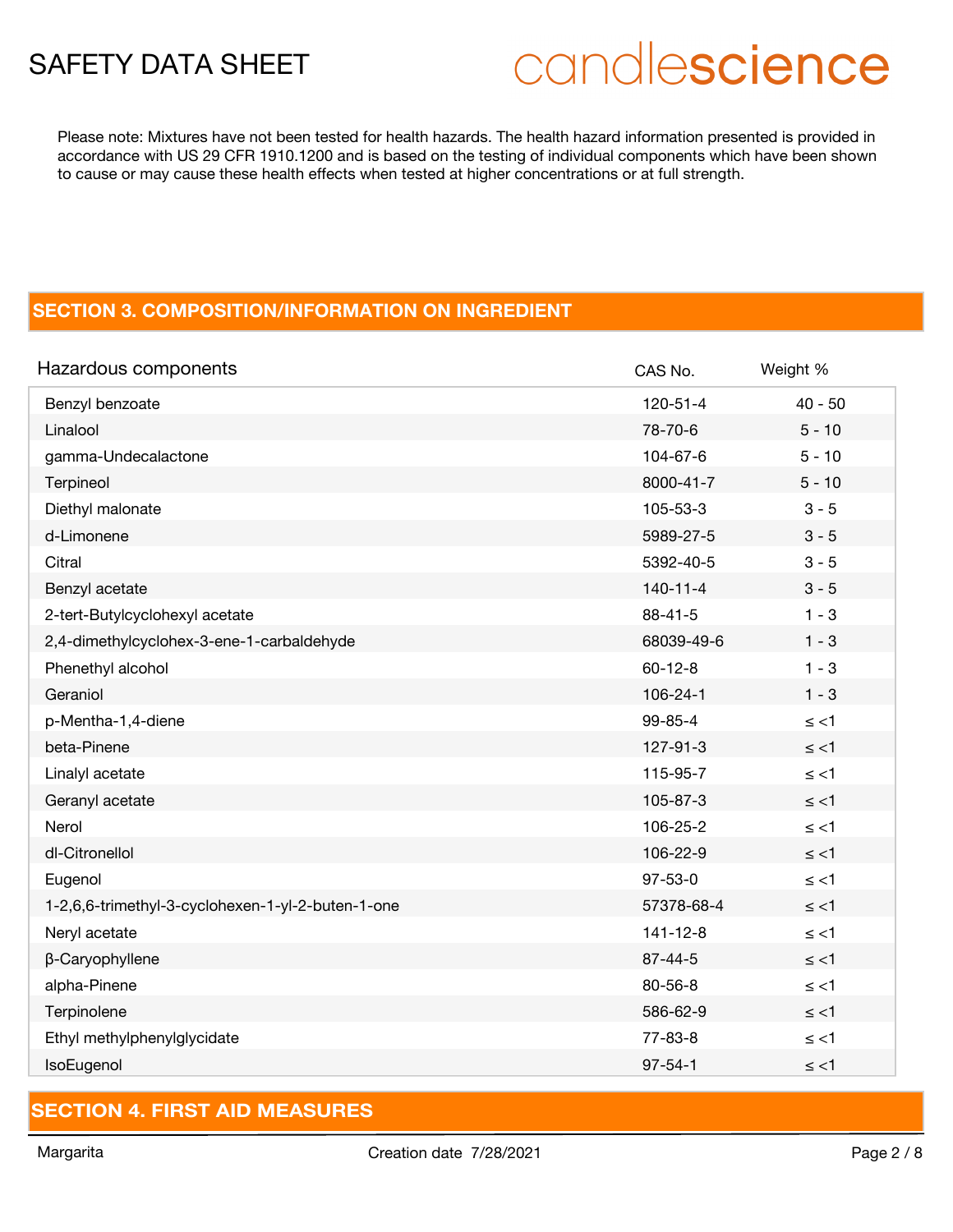# candlescience

### Inhalation:

Remove casualty to fresh air and keep warm and at rest. In case of respiratory tract irritation, consult a physician.

Skin contact:

Change contaminated, saturated clothing. After contact with skin, wash immediately with plenty of water and soap. In case of skin reactions, consult a physician.

### Eye contact:

In case of contact with eyes flush immediately with plenty of flowing water for 10 to 15 minutes holding eyelids apart and consult an ophthalmologist.

### Ingestion:

If accidentally swallowed rinse the mouth with plenty of water (only if the person is conscious) and obtain immediate medical attention. Do not induce vomiting.

### Most important symptoms:

N/A

Indication of immediate medical attention:

Treat symptomatically.

### General information:

When in doubt or if symptoms are observed, get medical advice.

### **SECTION 5. FIREFIGHTING MEASURES**

### Suitable extinguishing media:

Foam, carbon dioxide, or dry chemical.

### Unsuitable extinguishing media:

Avoid use of water in extinguishing fires.

### Specific hazards:

During fire, gases hazardous to health may be formed. Do not allow run-off from fire fighting to enter drains or water courses.

### Special fire fighting procedures:

Wear self-contained breathing apparatus for firefighting. Move containers from fire area if it can be done safely. Use water spray jet to protect personnel and to cool endangered containers.

### **SECTION 6. ACCIDENTAL RELEASE MEASURES**

### Personal precautions, protective equipment and emergency procedures:

Evacuate personnel to safe areas. Remove all sources of ignition. Ensure adequate ventilation. Keep people away from and upwind of spill/leak. Wear appropriate protective equipment and clothing during clean-up.

### Environmental precautions:

Do not allow to enter into soil/subsoil. Do not allow to enter into surface water or drains. Dispose of in accordance with local regulations. Local authorities should be advised if significant spillage cannot be contained.

### Methods and materials for containment and cleaning up:

Soak up with inert absorbent material (e.g. sand, silica gel, vermiculite). Keep in suitable and closed containers for disposal. Clean contaminated floors and objects thoroughly while observing environmental regulations.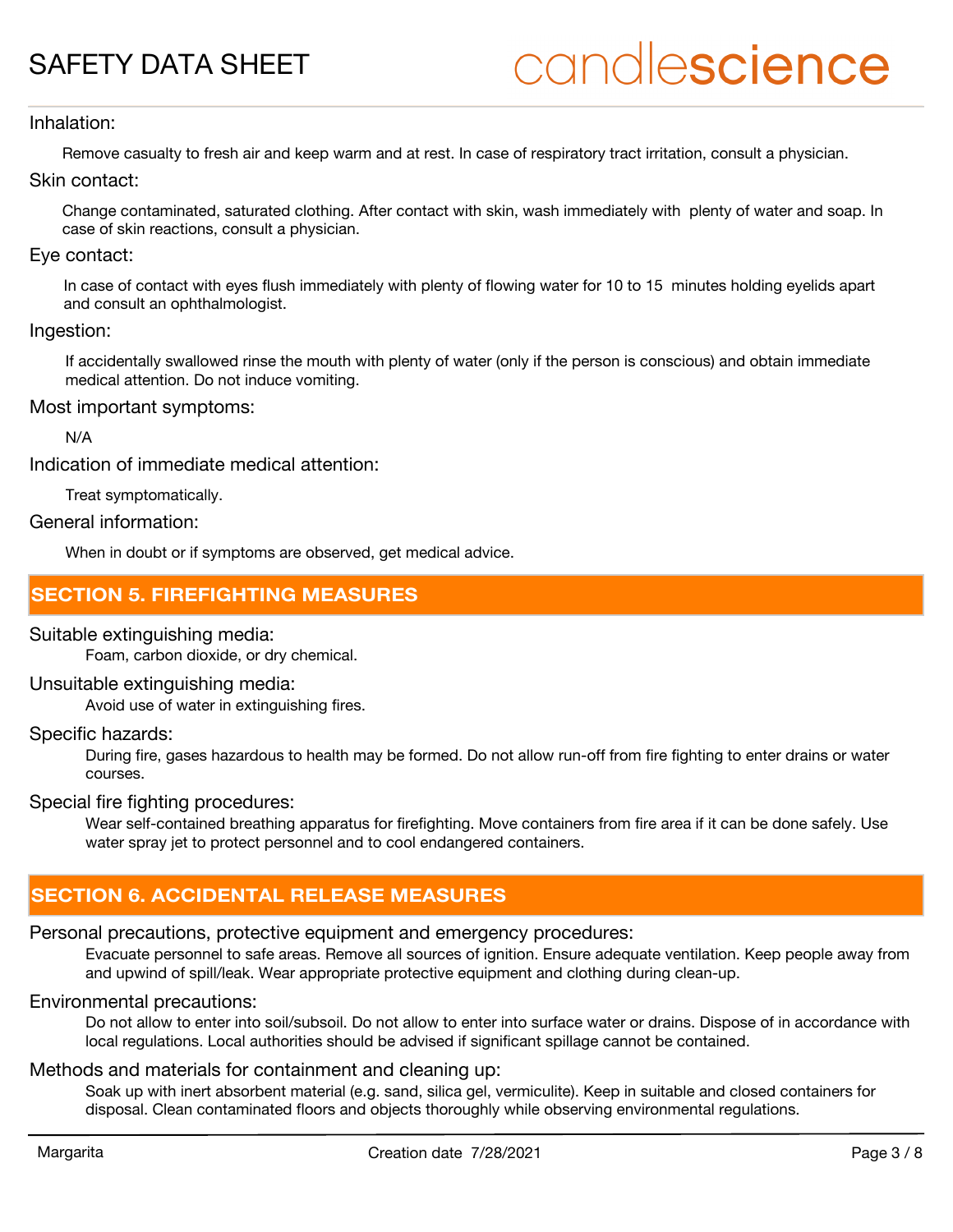# candlescience

## **SECTION 7. HANDLING AND STORAGE**

### Precautions for safe handling:

Avoid contact with skin and eyes. Avoid prolonged inhalation of vapors. Wash hands and other exposed areas with mild soap and water before eating, drinking or smoking and when leaving work. Handle in accordance with good industrial hygiene and safety practices.

### Conditions for safe storage, including any incompatibilities:

Store in tightly closed and upright container in a cool, dry, ventilated area. Store away from light, heat, and sources of ignition.

### **SECTION 8. EXPOSURE CONTROLS/PERSONAL PROTECTION**

### Exposure Guidelines:

ACGIH: dl-Citronellol (CAS 106-22-9) TWA 5 ppm

ACGIH: Geraniol (CAS 106-24-1) TWA 5 ppm

ACGIH: beta-Pinene (CAS 127-91-3) TWA 20 ppm

ACGIH: Benzyl acetate (CAS 140-11-4) TWA 10 ppm

CAL PEL: Benzyl acetate (CAS 140-11-4) PEL 10ppm (61 mg/m<sup>3</sup>)

ACGIH: Citral (CAS 5392-40-5) TWA 5 ppm

ACGIH: d-Limonene (CAS 5989-27-5) TWA 5 ppm

ACGIH: alpha-Pinene (CAS 80-56-8) TWA 20 ppm

### Appropriate Engineering Controls:

### **Ventilation:**

Use engineering controls to maintain airborne levels below exposure limit requirements or guidelines. If there are no applicable exposure limit requirements or guidelines, use only with adequate ventilation. Local exhaust ventilation may be necessary for some operations.

### Personal Protective Equipment:

### **Eye protection:**

Ensure that eyewash stations and safety showers are close to the workstation location. Chemical resistant goggles must be worn.

### **Hand protection:**

Wear chemical resistant gloves suitable for this material as determined by a hazard assessment. Gloves should be discarded and replaced if there is any indication of degradation or chemical breakthrough.

### **Skin and body protection:**

Wear protective clothing suitable for this material as determined by a hazard assessment.

### **Respiratory protection:**

Respiratory protection should be worn when workplace exposures exceed exposure limit requirements or guidelines. If there are no applicable exposure limits or guidelines, use an approved respirator where there is a potential for adverse effects, including but not limited to respiratory irritation or odor, where indicated or required by the exposure assessment. Selection of air-purifying or positive-pressure supplied air will depend on the results of the exposure assessment which includes an evaluation of the specific operations and the actual or potential airborne concentrations.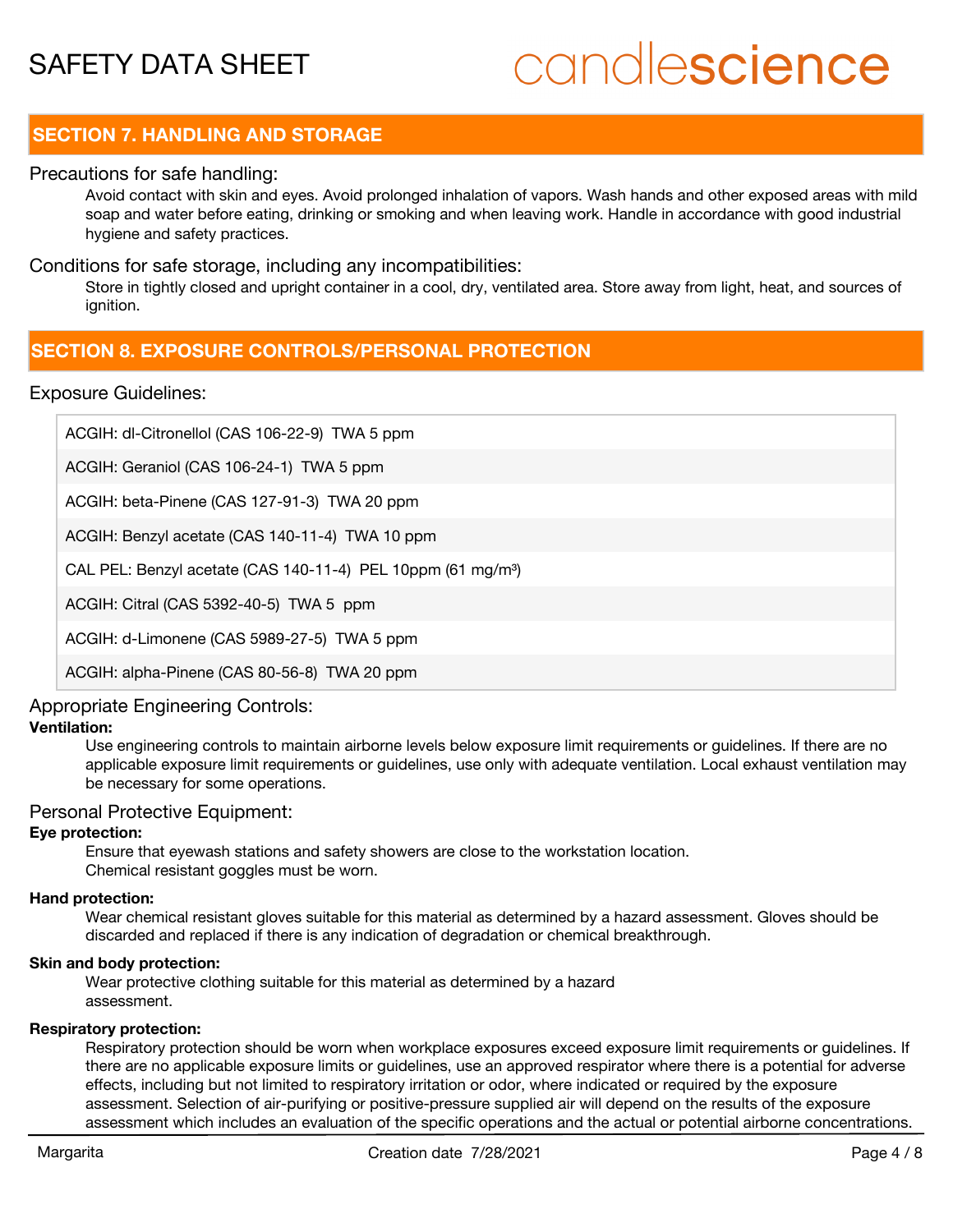# candlescience

The type of cartridge or filter to be used must be selected and approved for the chemical, class, or classes of chemicals likely to be encountered in the workplace. For emergency conditions, use an approved positive-pressure self-contained breathing apparatus.

### **General hygiene considerations:**

Handle in accordance with good industrial hygiene and safety practice. Remove contaminated clothing and protective equipment before entering eating areas. Wash hands before breaks and immediately after handling the product.

### **SECTION 9. PHYSICAL AND CHEMICAL PROPERTIES**

| Appearance:                                   | Liquid                    |  |
|-----------------------------------------------|---------------------------|--|
| Color:                                        | Colorless to light yellow |  |
| Odor:                                         | Characteristic            |  |
| Odor threshold:                               | N/A                       |  |
| pH:                                           | N/A                       |  |
| Melting point:                                | N/A                       |  |
| Boiling point:                                | N/A                       |  |
| Flashpoint:                                   | 73.9 °C<br>165 °F         |  |
| Evaporation Rate (Butyl Acetate = 1): N/A     |                           |  |
| Flammability (solid, gas):                    | N/A                       |  |
| Upper lower flammability or explosive limits: | N/A                       |  |
| Vapor density (Air=1):                        | N/A                       |  |
| Vapor pressure:                               | 0.75996 mmHg@20C          |  |
| Specific gravity (H2O=1):                     | $0.9970 - 1.0070$         |  |
| Solubility in water:                          | N/A                       |  |
| Solubility in other solvents:                 | N/A                       |  |
| Partition coefficient: n-octanol/water:       | N/A                       |  |
| Auto-ignition temperature:                    | N/A                       |  |
| Decomposition temperature:                    | N/A                       |  |
| Kinematic viscosity:                          | N/A                       |  |
| Dynamic viscosity:                            | N/A                       |  |
| Explosive properties:                         | N/A                       |  |
| Oxidizing properties:                         | N/A                       |  |
| Refractive index:                             | 1.4970-1.5070             |  |

## **SECTION 10. STABILITY AND REACTIVITY**

### **Chemical stability:**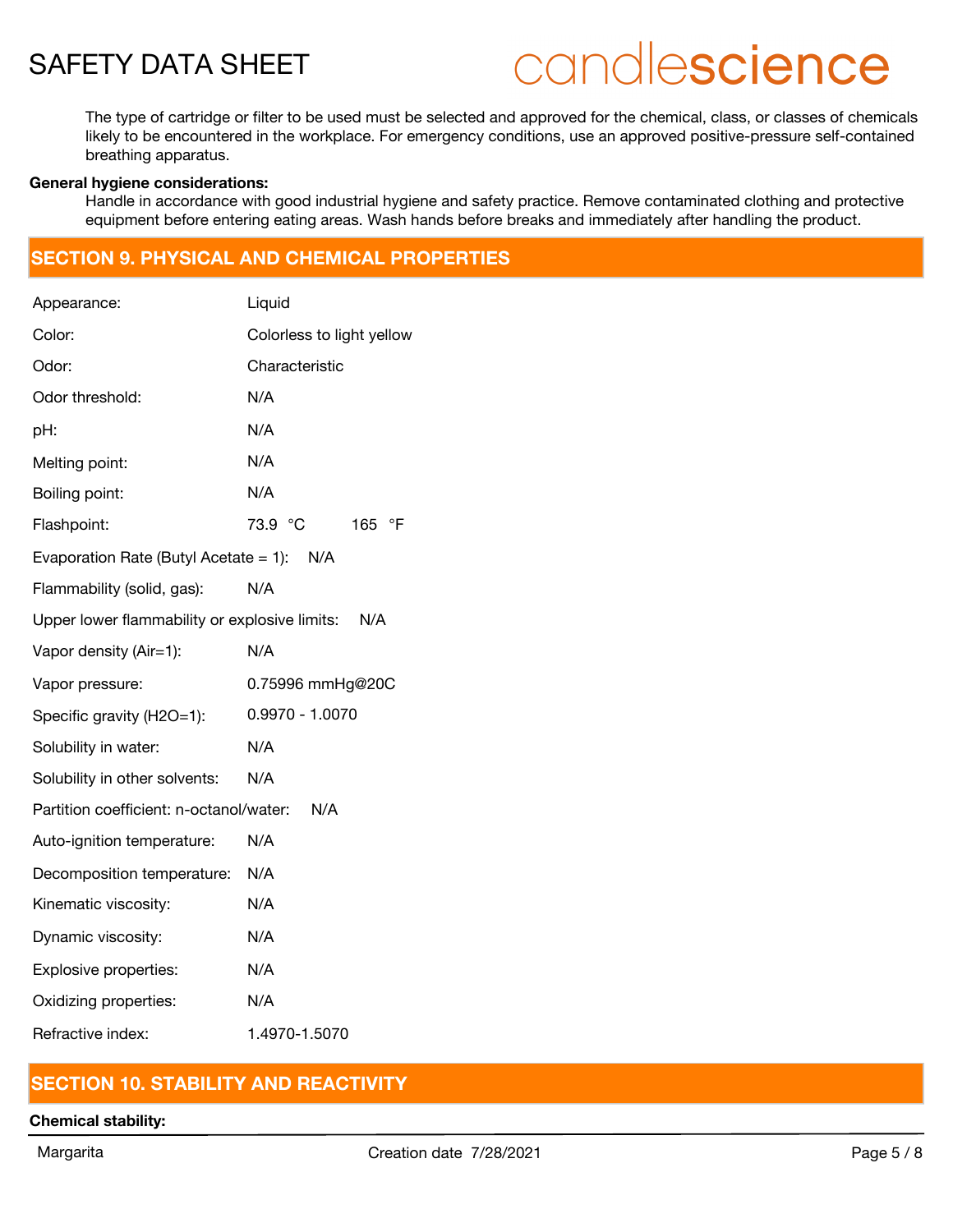# candlescience

The product is stable and non-reactive under normal conditions of use, storage and transport.

### **Possibility of hazardous reactions:**

Material is stable under normal conditions.

### **Conditions to avoid:**

Heat, flames and sparks. Temperature extremes and direct sunlight.

### **Incompatible materials:**

Strong oxidizing agents. Strong acids. Strong Bases.

### **Hazardous decomposition products:**

No hazardous decomposition products are known.

### **SECTION 11. TOXICOLOGICAL INFORMATION**

### **Acute oral toxicity:**

2621 mg/kg

#### **Acute dermal toxicity:**

4398 mg/kg

#### **Acute inhalation toxicity:**

N/A

### **Skin corrosion/irritation:**

N/A

**Serious eye damage/eye irritation:**

N/A

**Respiratory or skin sensitization:**

N/A

### **Mutagenicity:**

N/A

### **Reproductive toxicity:**

N/A

### **Carcinogenicity:**

N/A

Please note: Mixtures have not been tested for health hazards. The health hazard information presented is provided in accordance with US 29 CFR 1910.1200 and is based on the testing of individual components which have been shown to cause or may cause these health effects when tested at higher concentrations or at full strength.

### **SECTION 12. ECOLOGICAL INFORMATION**

### **Ecotoxicity:**

Toxic to aquatic life with long lasting effects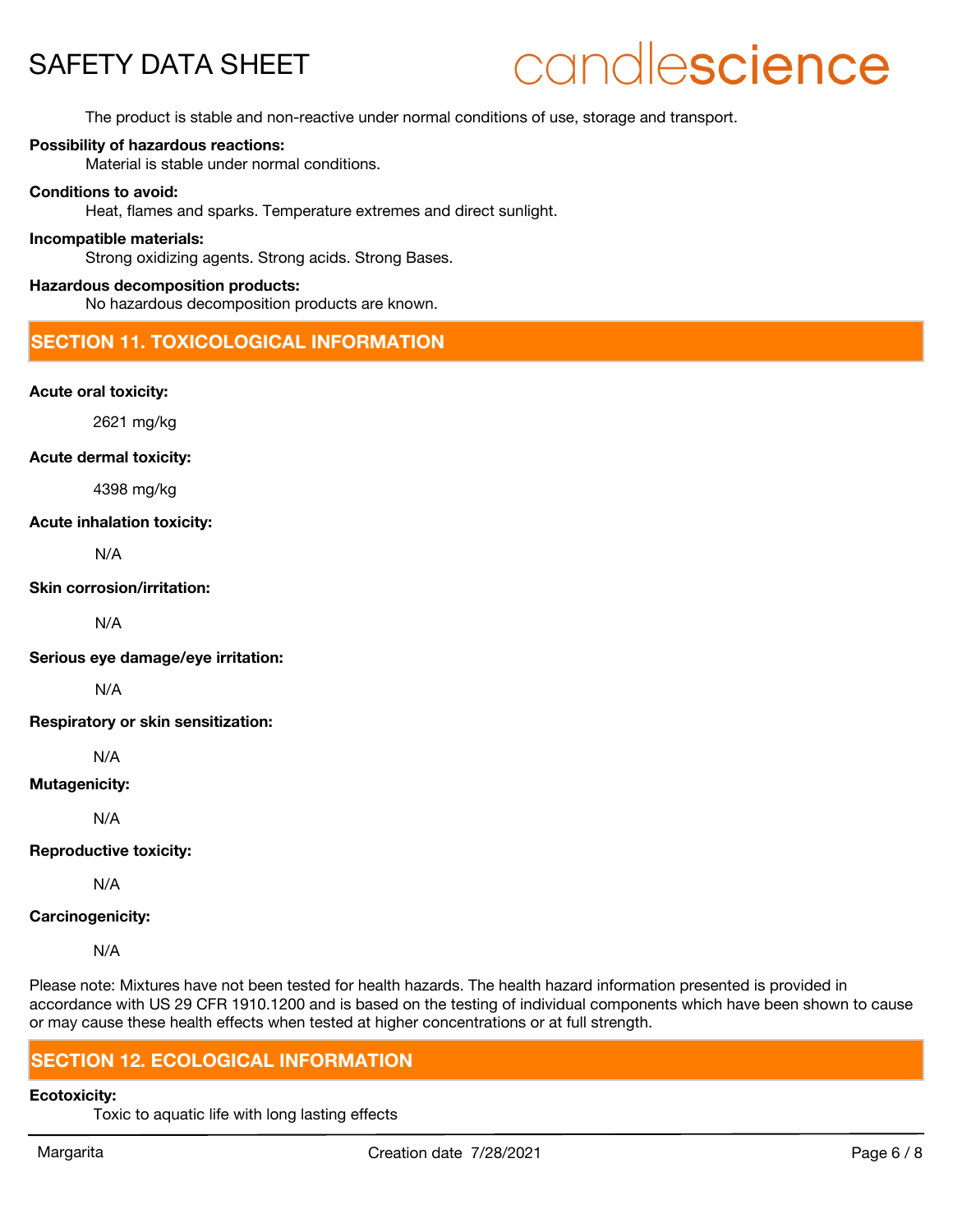# candlescience

### **Persistence and Degradability:**

N/A

### **Bioaccumulation:**

N/A

### **Other Adverse Effects:**

N/A

## **SECTION 13. DISPOSAL CONSIDERATIONS**

### **Disposal instructions:**

Collect and reclaim or dispose in sealed containers at licensed waste disposal site. Do not allow this material to drain into sewers/water supplies. Do not contaminate ponds, waterways or ditches with chemical or used container. Dispose of contents/container in accordance with local/regional/national/international regulations.

### **Local disposal regulations:**

Dispose in accordance with all applicable regulations.

### **Hazardous waste code:**

The waste code should be assigned in discussion between the user, the producer and the waste disposal company.

#### **Waste from residues/unused products:**

Dispose of in accordance with local regulations. Empty containers or liners may retain some product residues. This material and its container must be disposed of in a safe manner.

### **Contaminated packaging:**

Since emptied containers may retain product residue, follow label warnings even after container is emptied. Empty containers should be taken to an approved waste handling site for recycling or disposal.

| <b>SECTION 14. TRANSPORT INFORMATION</b> |                                                                                                     |  |
|------------------------------------------|-----------------------------------------------------------------------------------------------------|--|
| <b>IATA UN Number:</b>                   | 3082                                                                                                |  |
| <b>IATA UN Proper Shipping Name:</b>     | Environmentally Hazardous substance, liquid, n.o.s. (BENZLY BENZOATE AND<br>(R)-P-MENTHA-1,8-DIENE) |  |
| <b>IATA Transport Hazard Class:</b>      | 9                                                                                                   |  |
| <b>IATA Packing group:</b>               | $\mathbf{III}$                                                                                      |  |
| <b>IATA Environmental Hazards:</b>       | N/A                                                                                                 |  |
| <b>IATA ERG Codes:</b>                   | N/A                                                                                                 |  |
| <b>IATA Special Precautions:</b>         | N/A                                                                                                 |  |
| <b>IATA Other Information:</b>           | N/A                                                                                                 |  |
| <b>IMDG UN Number:</b>                   | 3082                                                                                                |  |
| <b>IMDG UN Proper Shipping Name:</b>     | Environmentally Hazardous substance, liquid, n.o.s. (BENZLY BENZOATE AND<br>(R)-P-MENTHA-1,8-DIENE) |  |
| <b>IMDG Transport Hazard Class:</b>      | 9                                                                                                   |  |
| <b>IMDG Packing Group:</b>               | III                                                                                                 |  |